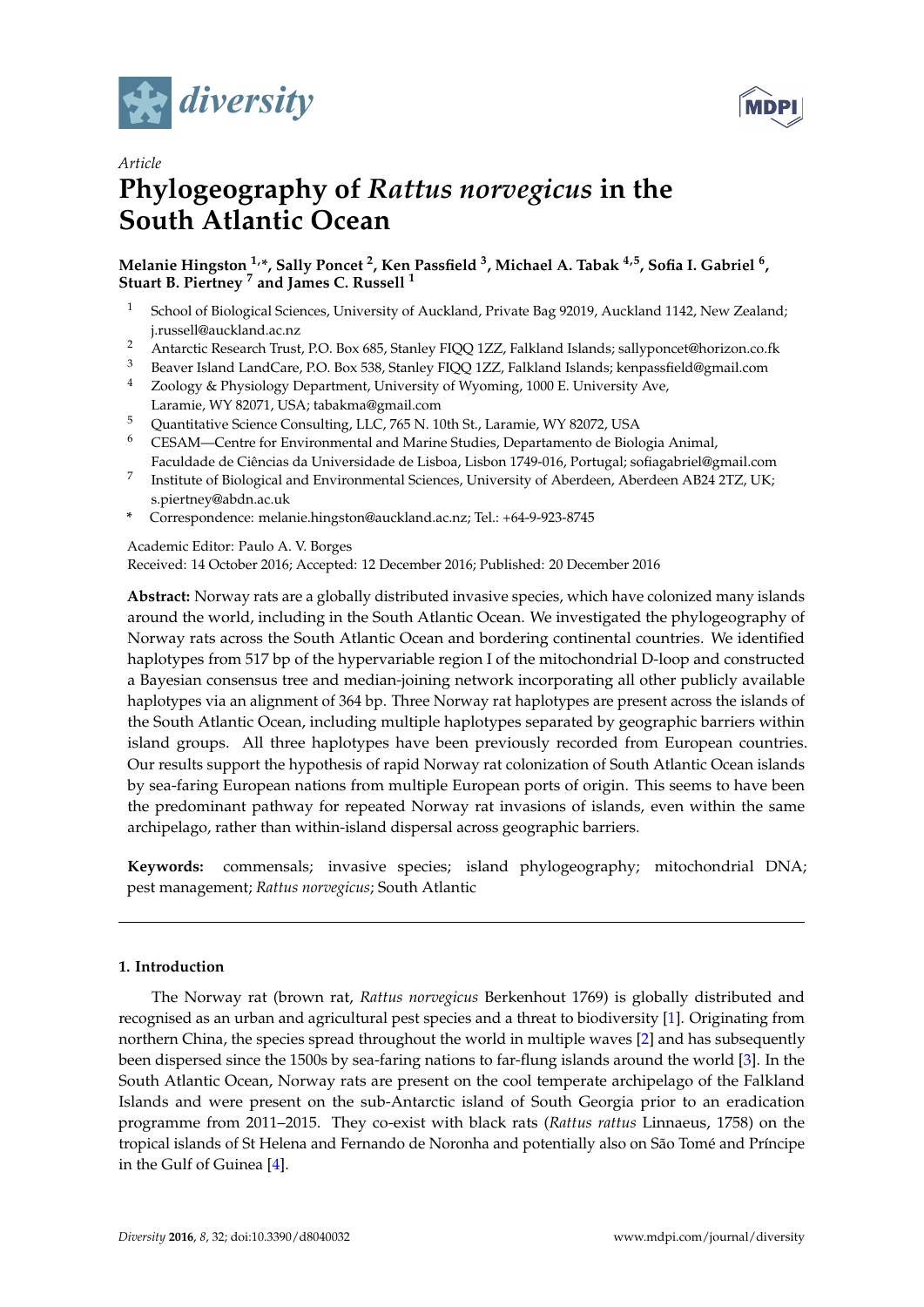Examination of the patterns of genetic variation in a phylogeographic context can help identify the provenance of extant populations on individual islands. This can corroborate, or sometimes refute, historical human transportation routes [\[5\]](#page-6-4), and simultaneously assist in developing rodent biosecurity and eradication programmes by identifying eradication units  $[6]$  and determining sources of reinvaders [7]. We [an](#page-6-6)alysed the phylogeography of Norway rats from several locations in both the North and South Atlantic Oceans in order to elucidate potential historical origin and to inform contemporary pest management for this invasive species.

## **2. Materials and Methods**

Samples of Norway rats from the South Atlantic Ocean were collected at the Falkland Islands  $(n = 49; 18$  locations in five areas), South Georgia  $(n = 8;$  seven locations across two regions, previously identified as being genetically distinct [\[8\]](#page-6-7)), Fernando de Noronha ( $n = 1$ ) and the towns of Recife and Fortaleza on the coast of Brazil ( $n = 2$ ) (Figure [1a](#page-1-0)). Additional samples ( $n = 4$ ; four locations from two regions) were obtained from mainland Portugal, the origin of the first maritime explorers to chart the South Atlantic Ocean and from Madeira island  $(n = 4; 3 \text{ locations}; \text{Figure 1b})$  $(n = 4; 3 \text{ locations}; \text{Figure 1b})$  $(n = 4; 3 \text{ locations}; \text{Figure 1b})$ , the first oceanic island colonized by the Portuguese and an important stop-over in the Atlantic during the oceanic island colonized by the Portuguese and an important stop-over in the Atlantic during the European maritime expansion. Potential continental origin sites were determined from historical discovery of the state of the state of the state of the state of the state of the state of the state of the state of the state discovery and colonization records of islands. Additional sites were sampled from existing databases (China, Denmark, France, French Polynesia, Germany, Japan, Sweden, United Kingdom and USA; see below for GenBank Accession numbers). Tissue consisted of gastrocnemius muscle, tail clippings or liver biopsies, all stored in 70% ethanol. Genomic DNA was extracted using a DNeasy Tissue Kit (Qiagen, Hilden, Germany) according to manufacturer's instructions. A 583 bp fragment containing the hypervariable region I (HVRI) of D-loop was PCR amplified in 30 µL reactions containing 1 µL extracted DNA, 2 mM MgCl2, 0.5 µM each primer [\[9\]](#page-6-8), 0.15 mM dNTPs, 0.5 U Platinum *Taq* polymerase extracted DNA, 2 mM MgCl2, 0.5 µM each primer [9], 0.15 mM dNTPs, 0.5 U Platinum *Taq* (Invitrogen, Carlsbad, CA, USA) in  $1\times$  reaction buffer. PCR products were purified with DNA Clean & Concentrator Kit (Zymo Research, Irvine, CA, USA) and eluted with buffer 3:1. DNA sequencing reactions and capillary separation was carried out on an ABI3730 DNA Analyser (Applied Biosystems, Foster City, CA, USA). **2. Materials and Methods**  island colonized by the Portuguese and an important stop-over in the Atlantic during the European

<span id="page-1-0"></span>

**Figure 1.** Map showing the sampling sites (**a**) within the South Atlantic Ocean. Areas of interest are magnified. (**b**) Inset covering sampling sites in Southern Portugal and Madeira. Colour codes for magnified; (**b**) Inset covering sampling sites in Southern Portugal and Madeira. Colour codes for haplotypes of *R. norvegicus* are presented in (**a**). Both maps adapted after Esri, DeLorme, HERE and haplotypes of *R. norvegicus* are presented in (**a**). Both maps adapted after Esri, DeLorme, HERE and MapmyIndia. Additional sites were sampled from existing databases (not shown). MapmyIndia. Additional sites were sampled from existing databases (not shown).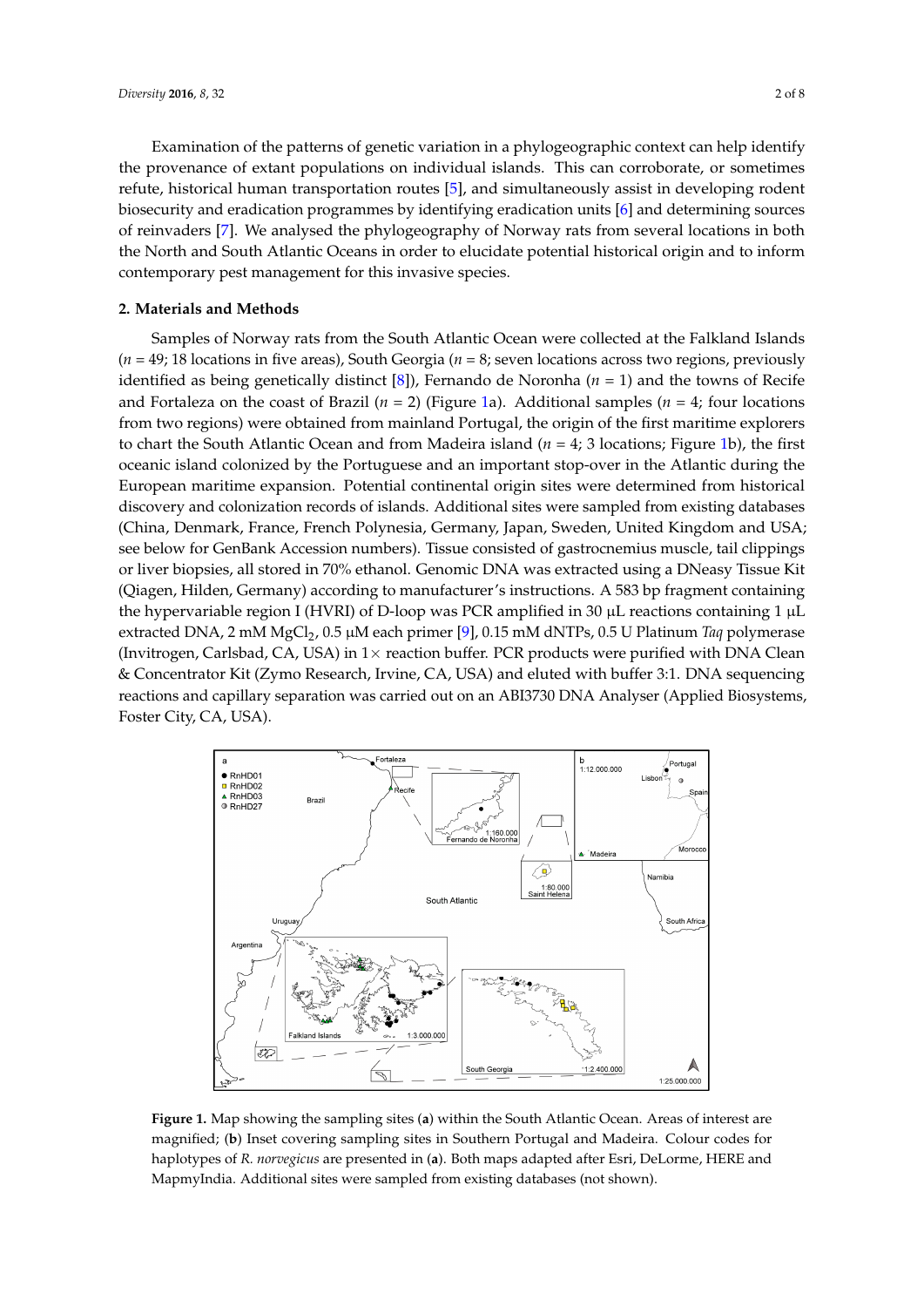The resulting sequences were aligned using the ClustalW algorithm in Geneious 9.1.5 [\(http://www.geneious.com](http://www.geneious.com) [\[10\]](#page-6-9)) and confirmed by eye. Haplotypes were assigned and then combined with sequences of wild *R. norvegicus* from GenBank-AJ428514 [\[11\]](#page-6-10); DQ673916-17 [\[12\]](#page-6-11); DQ897633-38 [\[13\]](#page-6-12); EF186346-347 [\[14\]](#page-6-13); FJ919756 [\[15\]](#page-6-14); HQ655891-915 [\[16\]](#page-6-15); JX887165-174 [\[17\]](#page-6-16). All sequences were truncated to 364 bp to match the Haniza et al. [\[13\]](#page-6-12) dataset as there was no loss of variability to the otherwise 499 bp long alignment. Shorter sequences from Kaleme, et al. [\[18\]](#page-6-17) and Usdin, et al. [\[19\]](#page-6-18) were not included. The full list of samples and locations is available in Table S1 of Supplementary. A Bayesian inference tree was calculated in MrBayes (plugin version 2.2.2. for Geneious [\[20](#page-6-19)[,21\]](#page-7-0)) with four heated MCMC chains over 5,000,000 iterations, sampling every 1000th tree. A burn-in of 10% was discarded after visual inspection of the trace file for convergence. An effective sampling size of over 4000 samples was reached. *R. rattus* and *Rattus exulans* (Peale, 1848) sequences from the sister haplogroup of *R. norvegicus* were used as combined outgroup. A median joining network was constructed in PopART1.7 [\[22\]](#page-7-1).

#### **3. Results**

Two haplotypes were found in the Falkland Islands (Figure [1\)](#page-1-0), strictly separated by location: RnHD01 (*R. norvegicus* Haplotype D-loop) was found on the main island of East Falkland and its eastern offshore islands, and RnHD03 on islands close to the main island of West Falkland (with the assumption made that this haplotype is also present on the main island of West Falkland, see [\[23\]](#page-7-2)). Both haplotypes were also present in the towns of Fortaleza (RnHD01) and Recife (RnHD03) on the Brazilian mainland, while RnHD01 was found on the Brazilian island of Fernando de Noronha. A divide was also present on South Georgia, with RnHD01 at the northwest end of the island and RnHD02 at locations across the southeast end of the island. Haplotype RnHD02 was found on the British overseas territory island of St Helena. In Portugal RnHD01 was found at three locations around Lisbon while a new haplotype, RnHD27 (a sister haplotype to RnHD02), was found further inland, and RnHD03 was found on the Portuguese island of Madeira.

The phylogenetic tree (Figure [2\)](#page-3-0), based on the currently publicly available data for *R. norvegicus* (D-loop), revealed three intraspecific well supported clades with posterior probabilities (PP) higher than 0.9. One clade contains samples from China only (III), while the other two clades contain the two haplotypes found in the Falkland Islands (I & II) and northwestern South Georgia (I). The West Falkland haplotype RnHD03 is known to be abundant in Germany and France [\[17\]](#page-6-16) and the East Falkland haplotype RnHD01, which is also present in the northwest region of South Georgia, is abundant in the United Kingdom [\[13\]](#page-6-12). Haplotype RnHD02 (closely related to RnHD03, but not within its clade), is found in the southeast region of South Georgia, frequently found in the United Kingdom and further present in Denmark [\[11](#page-6-10)[,13\]](#page-6-12) (Figures [2](#page-3-0) and [3\)](#page-4-0).

The currently known mutational relationship (median joining) among Norway rat haplotypes and their geographic distribution among all countries where sources are available is depicted in the network (Figure [3,](#page-4-0) based on the same dataset as the phylogenetic tree; differences in sample size due to many different sources visualised). The network revealed the positioning of the haplotypes found in the South Atlantic at opposite ends. The centre is formed by haplotypes found in China with as many mutational steps among Chinese *R. norvegicus* as between RnHD01 and RnHD03 found in the Falkland Islands.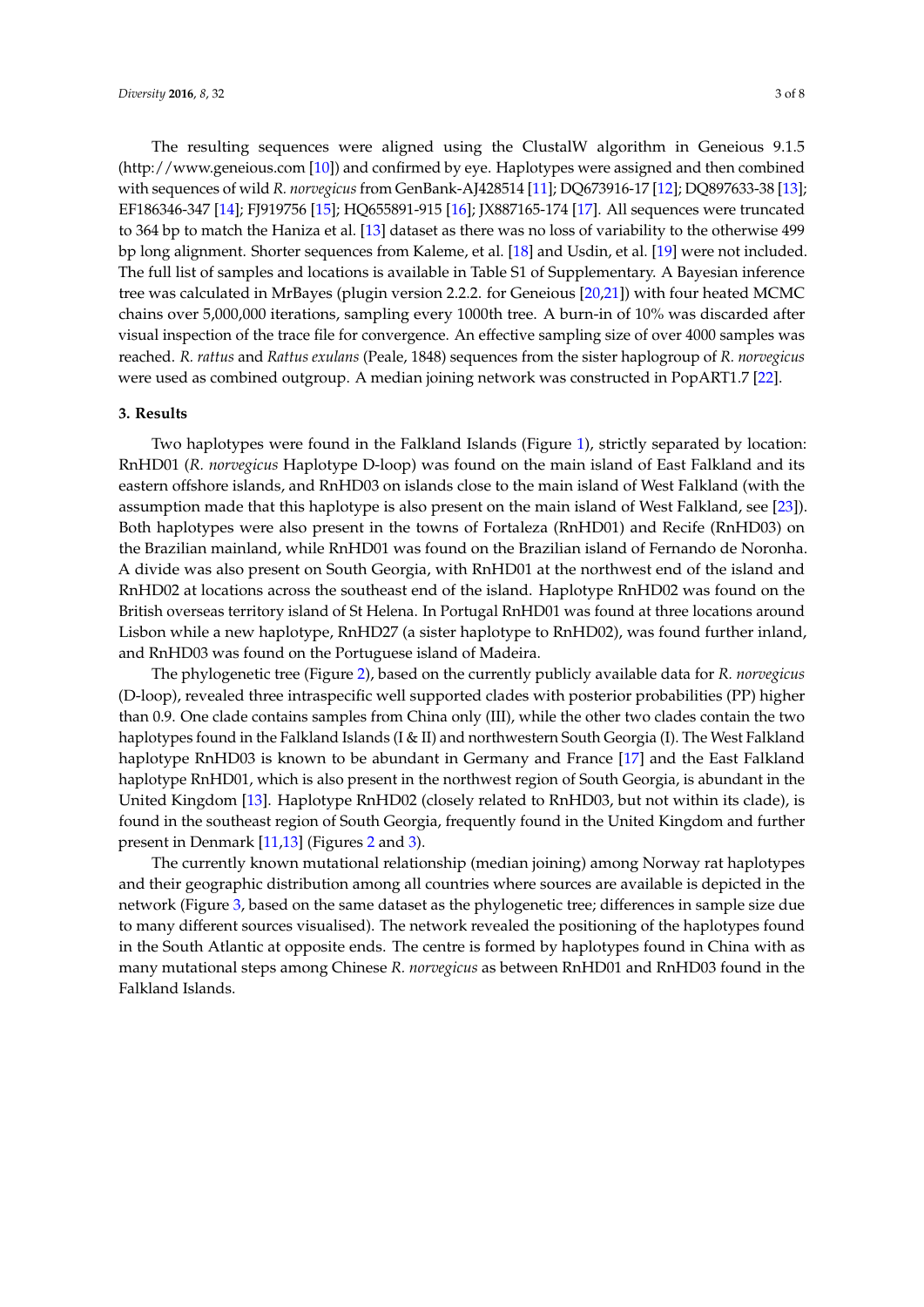<span id="page-3-0"></span>

**Figure 2.** Bayesian consensus tree derived from 18 mtDNA D-loop haplotypes of *R. norvegicus*, **Figure 2.** Bayesian consensus tree derived from 18 mtDNA D-loop haplotypes of *R. norvegicus*, rooted by *R. rattus* and *R. exulans* (broken lines indicate shortening of branches for better fit). Haplotypes from the South Atlantic highlighted by boxes, with locations in this study and highest abundance outside of the Atlantic indicated by ISO 3166-2 code [\(http://www.iso.org/iso/country\\_codes\)](http://www.iso.org/iso/country_codes), also refer to legend in Figure [3.](#page-4-0) Posterior probabilities (PP)  $> 0.7$  are shown on branches, clades with PP  $> 0.9$ highlighted by numbered grey bars. Scale bar indicates number of substitutions per site.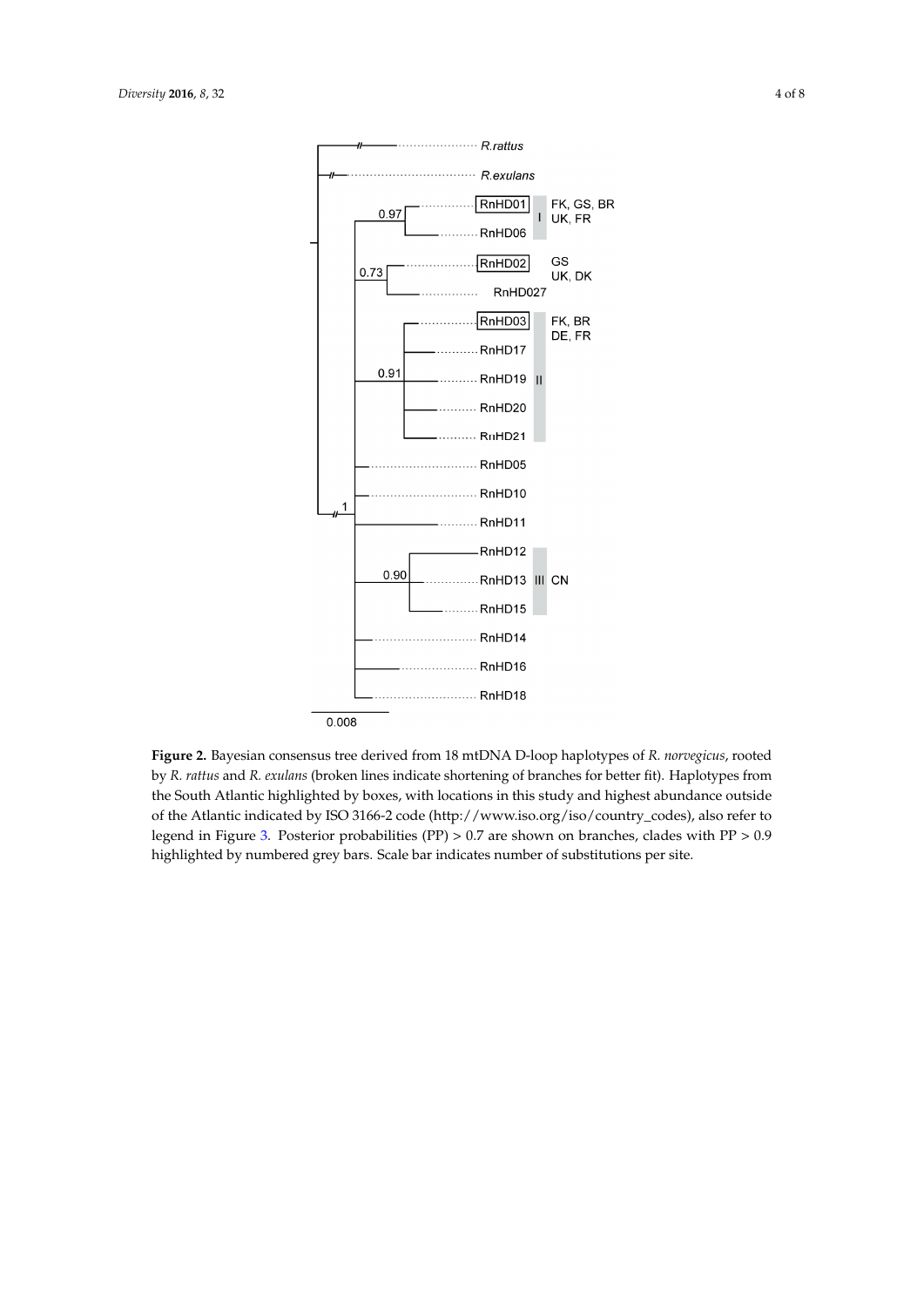<span id="page-4-0"></span>

**Figure 3.** Median Joining network of 17 mtDNA D-loop haplotypes of *R. norvegicus* (364 bp; indel **Figure 3.** Median Joining network of 17 mtDNA D-loop haplotypes of *R. norvegicus* (364 bp; indel not distinguished; 1-step-edges shown). Diameter indicates abundance among 451 samples from not distinguished; 1-step-edges shown). Diameter indicates abundance among 451 samples from this study and GenBank sequences. Haplotypes found in the South Atlantic are highlighted by boxes, supported clades within the Bayesian consensus tree circled and numbered corresponding to Figure 2. Locations indicated by ISO 3166-2 code (http://www.iso.org/iso/country\_codes) and smallest wedges annotated within network. study and GenBank sequences. Haplotypes found in the South Atlantic are highlighted by boxes,<br>supported clades within the Bayesian consensus tree circled and numbered corresponding to Figure [2.](#page-3-0)<br>Locations indicated by ISO 3

# **4. Discussion 4. Discussion**

The match across the South Atlantic islands between the three Norway rat haplotypes The match across the South Atlantic islands between the three Norway rat haplotypes (RnHD01, RnHD02, and RnHD03) with known European haplotypes indicate that the rat populations on these islands most likely originated in Europe, as would historically be expected. The variation within archipelagos (e.g., within the Falkland Islands) and even within islands (e.g., within South Georgia) indicates that these regions most likely were invaded in multiple events at spatially segregated sites. This same pattern has also been observed multiple times in island studies examining the human-mediated colonization history of the house mouse, *[Mus](#page-7-4) musculus* (e.g., [\[24,](#page-7-3)25]).

Variation in the haplotypes of Norway rats from Europe have been previously documented from northern and central Europe [\[2\]](#page-6-1), but haplotypes from Portugal have not previously been described. These haplotypes are particularly important as the Portuguese were the first European explorers and colonizers of the tropical South Atlantic islands from Africa to Brazil, and thus the most likely initial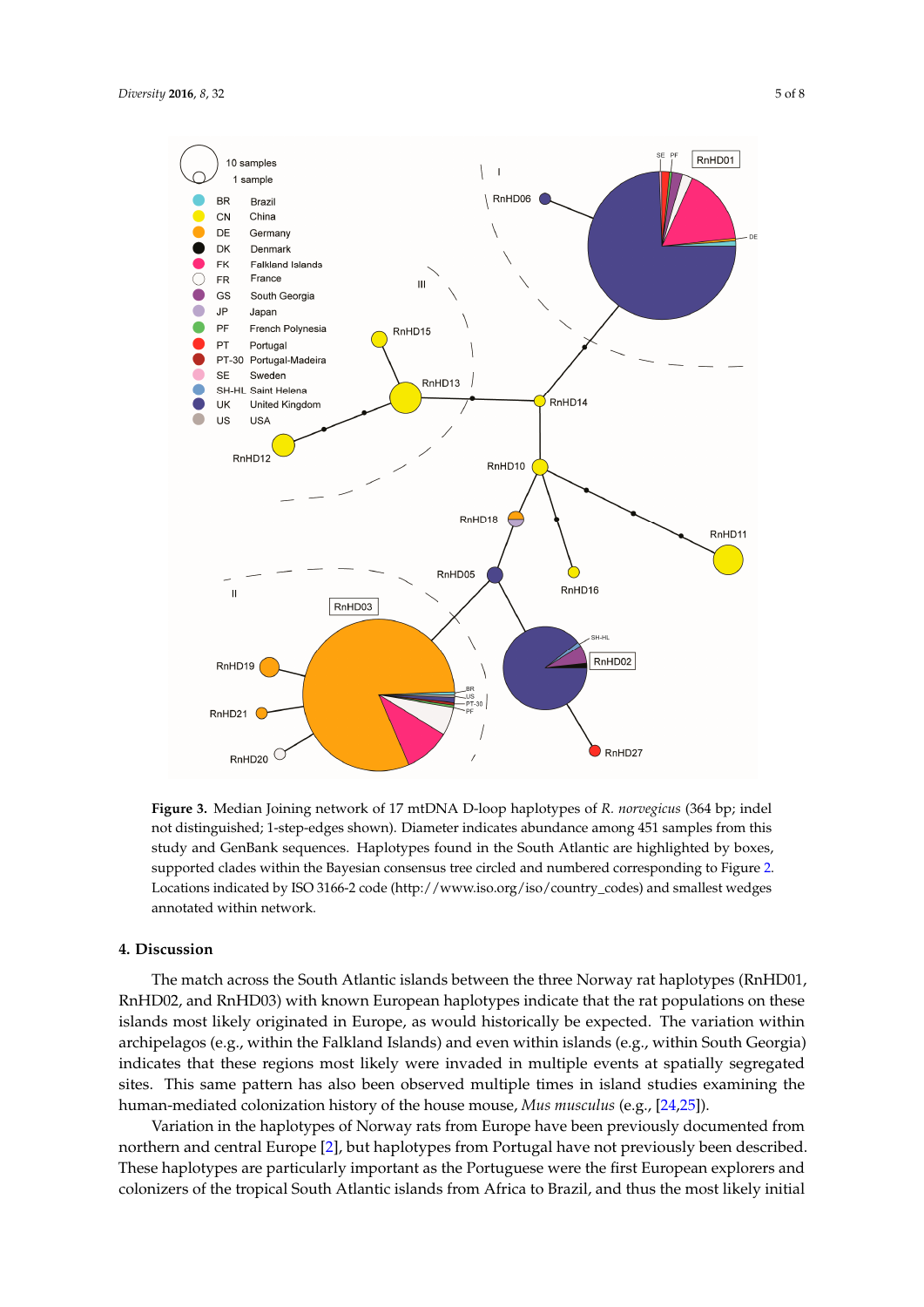source of rats invading all these locations. We found the haplotypes in Portugal matched those of neighbouring Iberian Peninsula locations (i.e., Spain and southern France [\[26\]](#page-7-5)). Molecular data (SNPs within D-loop, not covering all variability across D-loop) from South American Norway rats [\[2\]](#page-6-1) also appear to correspond to D-loop haplotypes RnHD02 (Argentina) and RnHD06 (Brazil), the latter being a sister to RnHD01 and also found throughout the UK.

In all our sampling locations in the South Atlantic the Norway rat haplotypes found could be matched with those of the origin location of early colonists; Recife (Dutch), Fortaleza (Portuguese), Fernando de Noronha (Portuguese), West Falkland (British), East Falkland (French). This was also the case for South Georgia northwest region (British: the first vessel here was likely British, in the 1780s, closely followed by American sealing vessels from Nantucket, New England), and South Georgia southeast region (the first vessels here, also American and British sealers in the 1780s, are known to have introduced rats to the Grytviken area; a further introduction occurred in 1905, when rats from the vessel *Guardia National* were documented on shore at the jetty of the new Grytviken whaling station, after landing cargo from Buenos Aires, Argentina). These rats today most likely still represent the original colonists, as invasive rats typically resist secondary invasions [\[27\]](#page-7-6).

Norway rats are capable dispersers across land and across at least 1 km of water (e.g., [\[23\]](#page-7-2)), but certain geographical features pose barriers to dispersal. For example, the glaciers of South Georgia Island (e.g., [\[6,](#page-6-5)[8\]](#page-6-7)), and the waters of Falkland Sound that separate East Falkland and West Falkland, have evidently proved to be impassable barriers to Norway rat dispersal. Norway rats appear to have invaded opposite sides of these barriers instead by independent long-distance sea-faring dispersal, of different haplotypes, potentially from alternative European ports of origin. Evidently, Norway rats have been introduced multiple times to islands of the South Atlantic and, having been limited by barriers, have not spread far beyond their origins.

Norway rats can colonize islands rapidly following arrival (e.g., [\[28\]](#page-7-7)) and disperse among them [\[29\]](#page-7-8), so we propose that the multiple invasions of these South Atlantic islands originated from distant locations in continental Europe following the development of long-distance seafaring at the end of the 1400s. The similarity in Norway rat haplotypes among all islands of the South Atlantic Ocean also suggests it was a rapid dispersal of Norway rats from Europe to the different island groups, before human-assisted dispersal within island groups could take place across geographic barriers. The Norway rats on Madeira share a northern European origin, which has also been identified in house mice [\[30\]](#page-7-9), but extensive sampling of Norway rats from the neighbouring island archipelagos of the Azores, Canaries and Cape Verde is required to place this North Atlantic result in a wider phylogeographic context alongside our South Atlantic results. Such efforts would be well supported by the use of finer resolution molecular technologies (e.g., SNPS [\[2,](#page-6-1)[8\]](#page-6-7)).

**Supplementary Materials:** The following are available online at [www.mdpi.com/1424-2818/8/4/32/s1,](www.mdpi.com/1424-2818/8/4/32/s1) Table S1: Sample information.

**Acknowledgments:** Funding for sample collection was provided by the Shackleton Scholarship Fund, Antarctic Research Trust, the Wyoming Biodiversity Institute, PVE/CAPES (Proposal 235453) and Fundação para a Ciência e a Tecnologia (SFRH/BPD/88854/2012). Thanks to Martin Collins, Andy Black, Darren Christie and the Government of South Georgia and South Sandwich Islands for the provision of samples from South Georgia, Annalea Beard for providing the rat sample from St Helena Island, Joaquim Tapisso, Rita Monarca and Ana Cerveira for samples from Portugal, and Emily Puckett for help validating South American SNP haplotypes. Funding for DNA sequencing was provided by Island LandCare, the University of Auckland. Thanks to two anonymous reviewers for the constructive comments.

**Author Contributions:** S.P. and J.C.R. conceived the research; J.C.R., S.P., K.P., M.A.T. and S.I.G. collected the data; M.H., S.I.G. and S.B.P. carried out laboratory analyses; M.H. analysed the data; and J.C.R. and M.H. led the writing.

**Conflicts of Interest:** The authors declare no conflict of interest.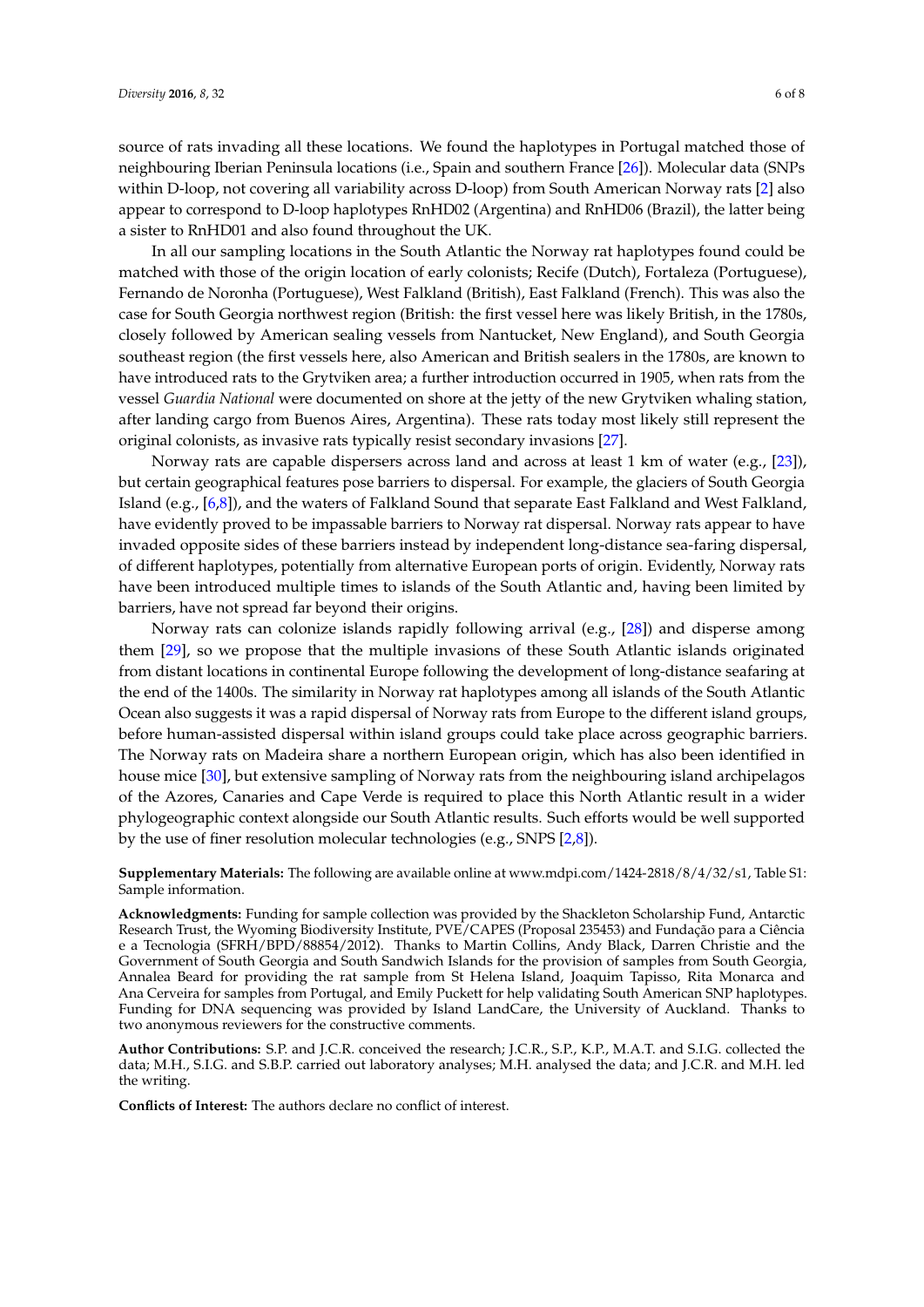## **References**

- <span id="page-6-0"></span>1. Aplin, K.P.; Chesser, T.; Have, J.T. Evolutionary biology of the genus *Rattus*: Profile of an archetypal rodent pest. *ACIAR Monogr. Ser.* **2003**, *96*, 487–498.
- <span id="page-6-1"></span>2. Puckett, E.E.; Park, J.; Combs, M.; Blum, M.J.; Bryant, J.E.; Caccone, A.; Costa, F.; Deinum, E.E.; Esther, A.; Himsworth, C.G.; et al. Global population divergence and admixture of the brown rat *Rattus norvegicus*. *Proc. R. Soc. B Biol. Sci.* **2016**, *283*. [\[CrossRef\]](http://dx.doi.org/10.1098/rspb.2016.1762) [\[PubMed\]](http://www.ncbi.nlm.nih.gov/pubmed/27798305)
- <span id="page-6-2"></span>3. Atkinson, I.A.E. The spread of commensal species of *Rattus* to oceanic islands and their effects on island avifaunas. In *Conservation of Island Birds*; ICBP Technical Publication No. 3; Moors, P.J., Ed.; International Council for Bird Preservation: Cambridge, UK, 1985; pp. 35–81.
- <span id="page-6-3"></span>4. Dutton, J. Introduced mammals in São Tomé and Príncipe: Possible threats to biodiversity. *Biodivers. Conserv.* **1994**, *3*, 927–938. [\[CrossRef\]](http://dx.doi.org/10.1007/BF00129667)
- <span id="page-6-4"></span>5. Jones, E.P.; Eager, H.M.; Gabriel, S.I.; Jóhannesdóttir, F.; Searle, J.B. Genetic tracking of mice and other bioproxies to infer human history. *Trends Genet.* **2013**, *29*, 298–308. [\[CrossRef\]](http://dx.doi.org/10.1016/j.tig.2012.11.011) [\[PubMed\]](http://www.ncbi.nlm.nih.gov/pubmed/23290437)
- <span id="page-6-5"></span>6. Robertson, B.C.; Gemmell, N.J. Defining eradication units to control invasive pests. *J. Appl. Ecol.* **2004**, *41*, 1042–1048. [\[CrossRef\]](http://dx.doi.org/10.1111/j.0021-8901.2004.00984.x)
- <span id="page-6-6"></span>7. Abdelkrim, J.; Pascal, M.; Samadi, S. Establishing causes of eradication failure based on genetics: Case study of ship rat eradication in Ste. Anne archipelago. *Conserv. Biol.* **2007**, *21*, 719–730. [\[CrossRef\]](http://dx.doi.org/10.1111/j.1523-1739.2007.00696.x) [\[PubMed\]](http://www.ncbi.nlm.nih.gov/pubmed/17531050)
- <span id="page-6-7"></span>8. Piertney, S.B.; Black, A.; Watt, L.; Christie, D.; Poncet, S.; Collins, M.A. Resolving patterns of population genetic and phylogeographic structure to inform control and eradication initiatives for brown rats *Rattus norvegicus* on South Georgia. *J. Appl. Ecol.* **2016**, *53*, 332–339. [\[CrossRef\]](http://dx.doi.org/10.1111/1365-2664.12589)
- <span id="page-6-8"></span>9. Matisoo-Smith, E.; Roberts, R.M.; Irwin, G.J.; Allen, J.S.; Penny, D.; Lambert, D.M. Patterns of prehistoric human mobility in Polynesia indicated by mtDNA from the Pacific rat. *Proc. Nalt. Acad. Sci. USA* **1998**, *95*, 15145–15150. [\[CrossRef\]](http://dx.doi.org/10.1073/pnas.95.25.15145)
- <span id="page-6-9"></span>10. Kearse, M.; Moir, R.; Wilson, A.; Stones-Havas, S.; Cheung, M.; Sturrock, S.; Buxton, S.; Cooper, A.; Markowitz, S.; Duran, C.; et al. Geneious Basic: An integrated and extendable desktop software platform for the organization and analysis of sequence data. *Bioinformatics* **2012**, *28*, 1647–1649. [\[CrossRef\]](http://dx.doi.org/10.1093/bioinformatics/bts199) [\[PubMed\]](http://www.ncbi.nlm.nih.gov/pubmed/22543367)
- <span id="page-6-10"></span>11. Nilsson, M.A.; Gullberg, A.; Spotorno, A.E.; Arnason, U.; Janke, A. Radiation of extant marsupials after the K/T boundary: Evidence from complete mitochondrial genomes. *J. Mol. Evol.* **2003**, *57*, S3–S12. [\[CrossRef\]](http://dx.doi.org/10.1007/s00239-003-0001-8) [\[PubMed\]](http://www.ncbi.nlm.nih.gov/pubmed/15008398)
- <span id="page-6-11"></span>12. Schlick, N.E.; Jensen-Seaman, M.I.; Orlebeke, K.; Kwitek, A.E.; Jacob, H.J.; Lazar, J. Sequence analysis of the complete mitochondrial DNA in 10 commonly used inbred rat strains. *Am. J. Physiol. Cell Physiol.* **2006**, *291*, C1183–C1192. [\[CrossRef\]](http://dx.doi.org/10.1152/ajpcell.00234.2006) [\[PubMed\]](http://www.ncbi.nlm.nih.gov/pubmed/16855218)
- <span id="page-6-12"></span>13. Haniza, M.Z.H.; Adams, S.; Jones, E.P.; MacNicoll, A.; Mallon, E.B.; Smith, R.H.; Lambert, M.S. Large-scale structure of brown rat (*Rattus norvegicus*) populations in England: Effects on rodenticide resistance. *PeerJ* **2015**, *3*, e1458. [\[CrossRef\]](http://dx.doi.org/10.7717/peerj.1458) [\[PubMed\]](http://www.ncbi.nlm.nih.gov/pubmed/26664802)
- <span id="page-6-13"></span>14. Robins, J.H.; Hingston, M.; Matisoo-Smith, E.; Ross, H.A. Identifying *Rattus* species using mitochondrial DNA. *Mol. Ecol. Notes* **2007**, *7*, 717–729. [\[CrossRef\]](http://dx.doi.org/10.1111/j.1471-8286.2007.01752.x)
- <span id="page-6-14"></span>15. Abhyankar, A.; Park, H.-B.; Tonolo, G.; Luthman, H. Comparative sequence analysis of the non-protein-coding mitochondrial DNA of inbred rat strains. *PLoS ONE* **2009**, *4*, e8148. [\[CrossRef\]](http://dx.doi.org/10.1371/journal.pone.0008148) [\[PubMed\]](http://www.ncbi.nlm.nih.gov/pubmed/19997590)
- <span id="page-6-15"></span>16. Liu, J.; Liu, D.-Y.; Chen, W.; Li, J.-L.; Luo, F.; Li, Q.; Ling, J.-X.; Liu, Y.-Y.; Xiong, H.-R.; Ding, X.-H.; et al. Genetic analysis of hantaviruses and their rodent hosts in central-south China. *Virus Res.* **2012**, *163*, 439–447. [\[CrossRef\]](http://dx.doi.org/10.1016/j.virusres.2011.11.006) [\[PubMed\]](http://www.ncbi.nlm.nih.gov/pubmed/22108583)
- <span id="page-6-16"></span>17. Song, Y.; Lan, Z.; Kohn, M.H. Mitochondrial DNA phylogeography of the Norway rat. *PLoS ONE* **2014**, *9*, e88425. [\[CrossRef\]](http://dx.doi.org/10.1371/journal.pone.0088425) [\[PubMed\]](http://www.ncbi.nlm.nih.gov/pubmed/24586325)
- <span id="page-6-17"></span>18. Kaleme, P.; Bates, J.; Belesi, H.; Bowie, R.; Gambalemoke, M.; Kerbis-Peterhans, J.; Michaux, J.; Mwanga, J.; Ndara, B.; Taylor, P.; et al. Origin and putative colonization routes for invasive rodent taxa in the Democratic Republic of Congo. *Afr. Zool.* **2011**, *46*, 133–145. [\[CrossRef\]](http://dx.doi.org/10.3377/004.046.0104)
- <span id="page-6-18"></span>19. Usdin, K.; Chevret, P.; Catzeflis, F.M.; Verona, R.; Furano, A.V. Ll (LINE-l) retrotransposable elements provide a "fossil" record of the phylogenetic history of murid rodents. *Mol. Biol. Evol.* **1995**, *12*, 73–82. [\[CrossRef\]](http://dx.doi.org/10.1093/oxfordjournals.molbev.a040192) [\[PubMed\]](http://www.ncbi.nlm.nih.gov/pubmed/7877498)
- <span id="page-6-19"></span>20. Huelsenbeck, J.P.; Ronquist, F.; Nielsen, R.; Bollback, J.P. Bayesian inference of phylogeny and its impact on evolutionary biology. *Science* **2001**, *294*, 2310–2314. [\[CrossRef\]](http://dx.doi.org/10.1126/science.1065889) [\[PubMed\]](http://www.ncbi.nlm.nih.gov/pubmed/11743192)